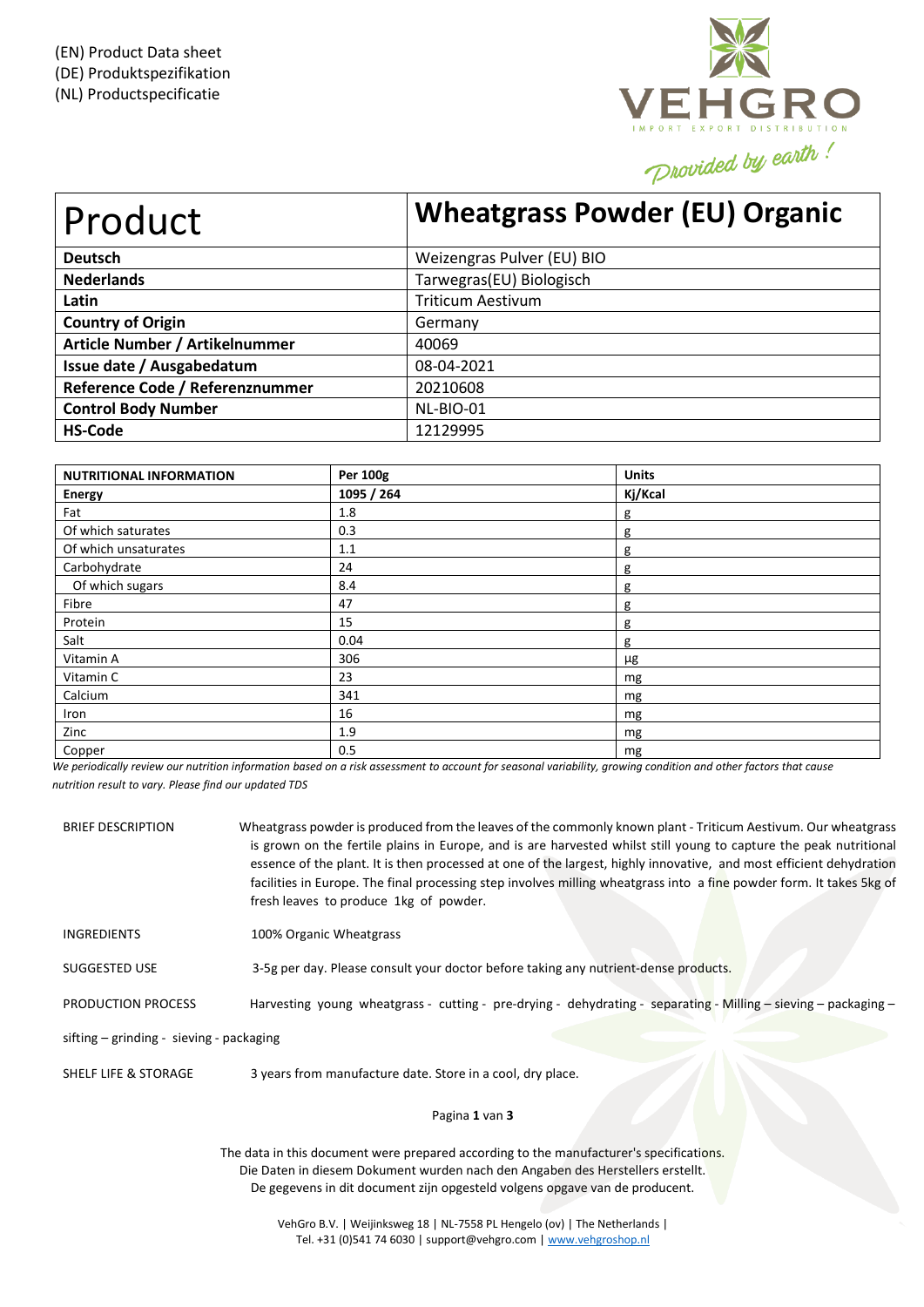

# **AUTHORISED HEALTH BENEFITS BASED ON MICRONUTRIENTS**

Micronutrients in Wheatgrass Powder (EU) contribute to:

normal iron metabolism normal mucous membranes protection of cells from oxidative stress normal function of the immune system normal hair pigmentation process of cell specialisation normal skin pigmentation normal function of bones normal function of gums normal function of skin normal oxygen transport in the body normal function of teeth reduction of tiredness and fatigue normal energy-yielding metabolism normal functioning of the nervous system normal psychological function normal DNA synthesis normal blood clotting normal acid-base metabolism normal function of blood vessels normal carbohydrate metabolism normal fertility and reproduction normal macronutrient metabolism

normal muscle function normal neurotransmission normal function of digestive enzymes normal protein synthesis normal metabolism of vitamin A normal growth and development of bone in children normal cognitive function normal formation of red blood cells and haemoglobin normal iron transport in the body normal cognitive development of children normal metabolism of fatty acids maintenance of normal connective tissues

These approved health benefits are based on the detailed nutritional composition of the product we supply and in compliance with requlation *(EC) No 1924/2006. These health benefits may not be applicable to similar products from other suppliers.*

#### **ALLERGEN STATEMENT**

We hereby certify that Wheatgrass powder (EU) sold by VehGro B.V. does not contain any substances causing allergies or intolerances as ingredients. The list of allergens which are likely to cause adverse reactions in susceptible individuals is provided in Annex II of Regulation (EU) No 1169/2011. Please note that this statement is based on the information provided by the manufacturer of the product.

## **AUTHENCITY**

Organic Wheatgrass Powder (EU) is 100% natural and does not contain any additives such as sugars, acids, colorants, preservatives, etc.

### **GMO FREE**

Organic Wheatgrass Powder (EU) is not subject to genetic modifications. Process controls are in place to ensure no accidental

contamination with genetically modified materials, or materials derived thereafter, can occur. We hereby certify that the product is not subject to labeling under EU Regulations 1829/2003/EC and 1830/2003/EC on genetically modified food and feed.

### **PESTICIDES**

Organic Wheatgrass Powder (EU) complies with the requirements outlined in Council Regulation (EC) No. 834/2007 (and consecutive amendments). During the manufacturing process the product and the packaging materials are not exposed to pesticides or pesticide residues. Pesticides are not stored on site, nor used in the manufacturing or warehousing areas.

#### Pagina **2** van **3**

The data in this document were prepared according to the manufacturer's specifications. Die Daten in diesem Dokument wurden nach den Angaben des Herstellers erstellt. De gegevens in dit document zijn opgesteld volgens opgave van de producent.

> VehGro B.V. | Weijinksweg 18 | NL-7558 PL Hengelo (ov) | The Netherlands | Tel. +31 (0)541 74 6030 | support@vehgro.com [| www.vehgroshop.nl](http://www.vehgroshop.nl/)